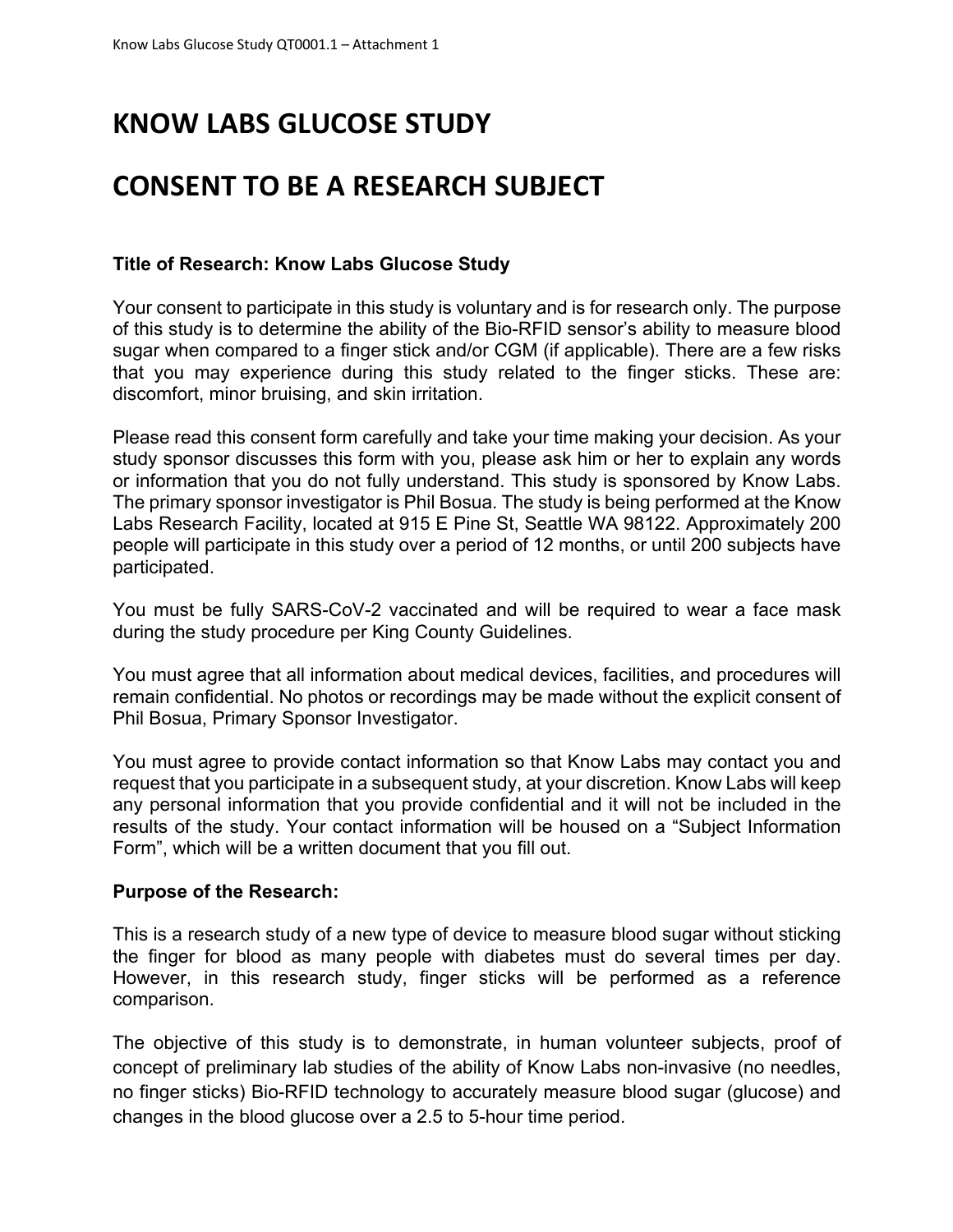Up to 200 subjects (male, female, or other; healthy or with type 1, type 2 diabetes mellitus or pre-diabetes) , aged 18 to 65, will have their arm placed on the Know Labs Bio-RFID sensor and their blood glucose measured for up to 120 seconds every 5 minutes. This is the experimental part of the study using the experimental device from Know Labs. The total time for a session of the study is 2.5 hours to 5 hours. Concurrent finger stick glucose measurements will be performed and recorded at each 5-minute time point. In addition, data will be collected from the CGM (Continuous Glucose Monitor) if being worn by the subject.

### **If you agree to participate in this study, the following will happen:**

You will take a blood sugar reading using the Bio-RFID sensor every five (5) minutes. In addition, a finger stick will be performed, and the blood sugar level will be recorded. If you currently wear a continuous glucose monitor (CGM), a reading will also be taken from your current CGM.

After one half (1/2) hour of baseline measurements you will orally consume, within 5 minutes, a liquid dose of 75 grams (2.6 oz) of glucose in about 8 oz of water. Your blood glucose will then continue to be monitored as above for an additional 2 to 4.5-hour period.

If you have capillary blood glucose of greater than 300 mg/dL by finger stick, you will not be allowed to consume the oral glucose, but you may continue to participate in the study. If you have a confirmed blood glucose of greater than 450 mg/dL at any point during the study, you will be immediately excused from participation with the recommendation that you contact your health care provider as soon as possible.

The outcome measures will be the Bio-RFID sensor glucose data and the recorded blood glucose finger stick readings on all subjects in addition to the CGM glucose readings on subjects wearing a CGM (if applicable).

You may participate in the study procedure up to five (5) times with a minimum of three (3) days between study procedures.

The only risk to subjects will be the minor pain of the finger sticks and the rare occurrence of minor skin irritation/infection. These risks will be minimized by using a new lancet for each finger stick and thoroughly cleaning and drying the finger prior to the finger stick. The participant may perform their own finger sticks or if requested they can be performed by one of the sponsor investigators. The study will involve 30 to 60 finger sticks.

There will be no direct benefits for the subjects (other than minimal compensation for participation), but successful commercialization of the technology would improve the lives of all patients using finger stick glucose monitoring and has the potential of improving diabetes care as well as delaying the onset of clinical diabetes in individuals with prediabetes who make lifestyle changes based on this non-invasive and less expensive method of glucose monitoring.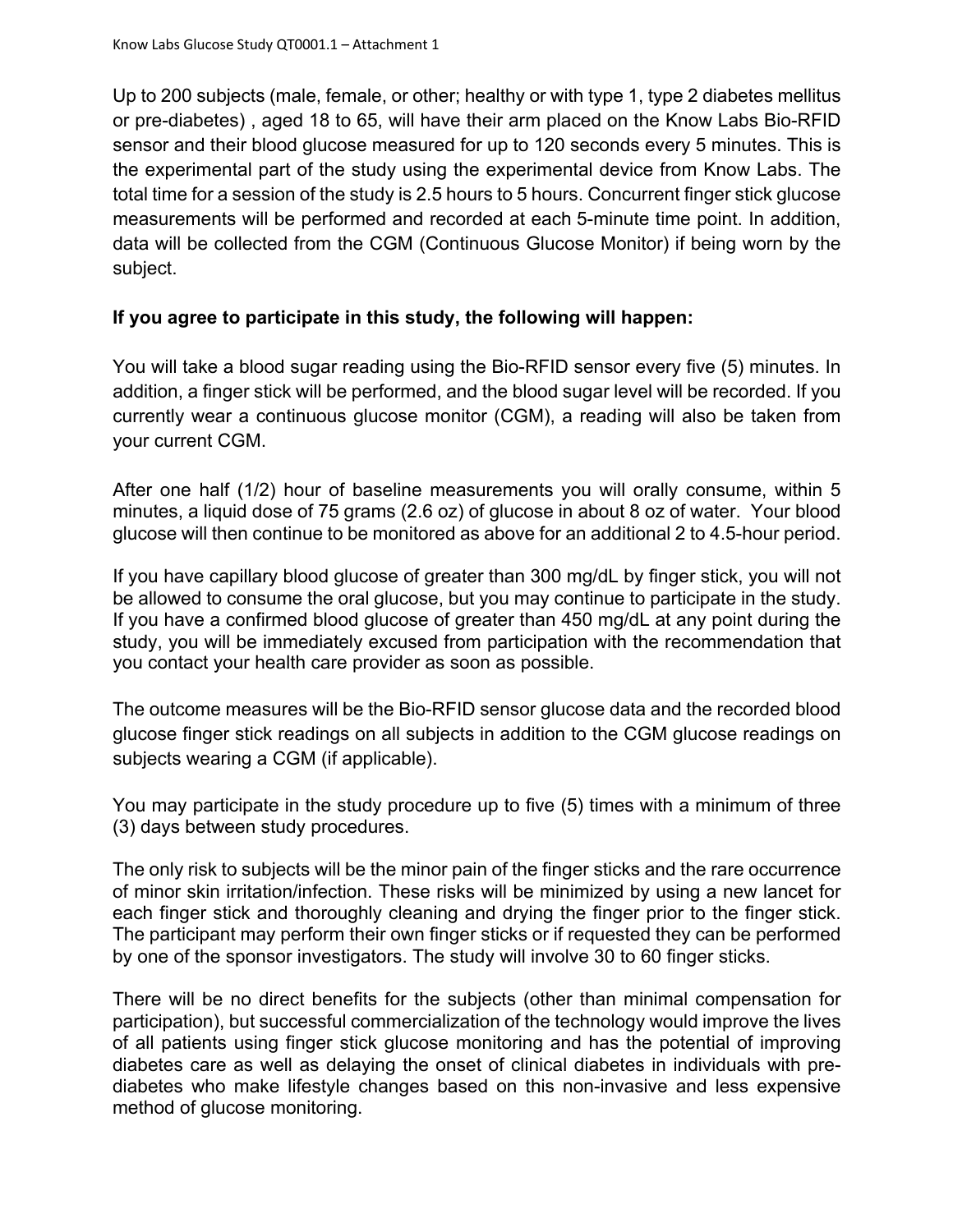You will be compensated up to \$200 in the form of a Gift Card for your completed participation. The following is the schedule of payments based on participation level:

- If you participate at least one hour, you will be compensated \$100.
- If you participate to completion of the study, you will be compensated \$200.

There are no risks related to the electronic technology including the Bio-RFID sensor and spectroscopy.

Not taking part in the study is the only alternative to participation. Your participation is voluntary. Refusal to participate will involve no penalty or loss of benefits to which you are otherwise entitled, and you may discontinue participation at any time without penalty or loss of benefits to which you are otherwise entitled. The procedure for discontinuation is verbal communication to any of the investigators and exit from Know Labs facilities.

No personally identifiable data, or links to it, will be collected at the time of study or stored (other than this written informed consent document). The only identifiable data collected will be the informed consent documents which will be collected and securely stored by the Know Labs study site. The consent form document will not have any attached data other than your signature.

**Phil Bosua, the Principal Investigator, phone 650-305-5160**, address 915 E Pine St, Suite 212, Seattle WA 98122 should be contacted for any pertinent questions about **the research, technology, and study procedures**.

**James H. Anderson MD, Investigator, phone 317-985-0269**, address 915 E Pine St, Suite 212, Seattle WA 98122 should be contacted for any questions of **research participants' rights or in the event of research-related injury.**

Your participation may be terminated by the sponsor investigator without regard to your consent if the Sponsor closes the study early, or the research staff concludes that further participation by you is inappropriate or poses potential risks to you.

You acknowledge that you have been given the opportunity to decide to consent or not to consent to this medical device experiment without the intervention of any element of force, fraud, deceit, duress, coercion, or undue influence on your decision.

You will be given a copy of the signed and dated consent form.

\_\_\_\_\_\_\_\_\_\_\_\_\_\_\_\_\_\_\_\_\_\_\_\_\_\_\_\_\_\_\_\_ \_\_\_\_\_\_\_\_\_\_\_\_\_\_\_

 $\overline{\phantom{a}}$  , and the contribution of the contribution of  $\overline{\phantom{a}}$  , and  $\overline{\phantom{a}}$  , and  $\overline{\phantom{a}}$  , and  $\overline{\phantom{a}}$ 

 $\overline{\phantom{a}}$  , and the contract of the contract of the contract of the contract of the contract of the contract of the contract of the contract of the contract of the contract of the contract of the contract of the contrac

Signature of Subject Date Date

\_\_\_\_\_\_\_\_\_\_\_\_\_\_\_\_\_\_\_\_\_\_\_\_\_\_\_\_\_\_\_\_ Printed Name of Subject

Signature of Person Obtaining Consent **Date**